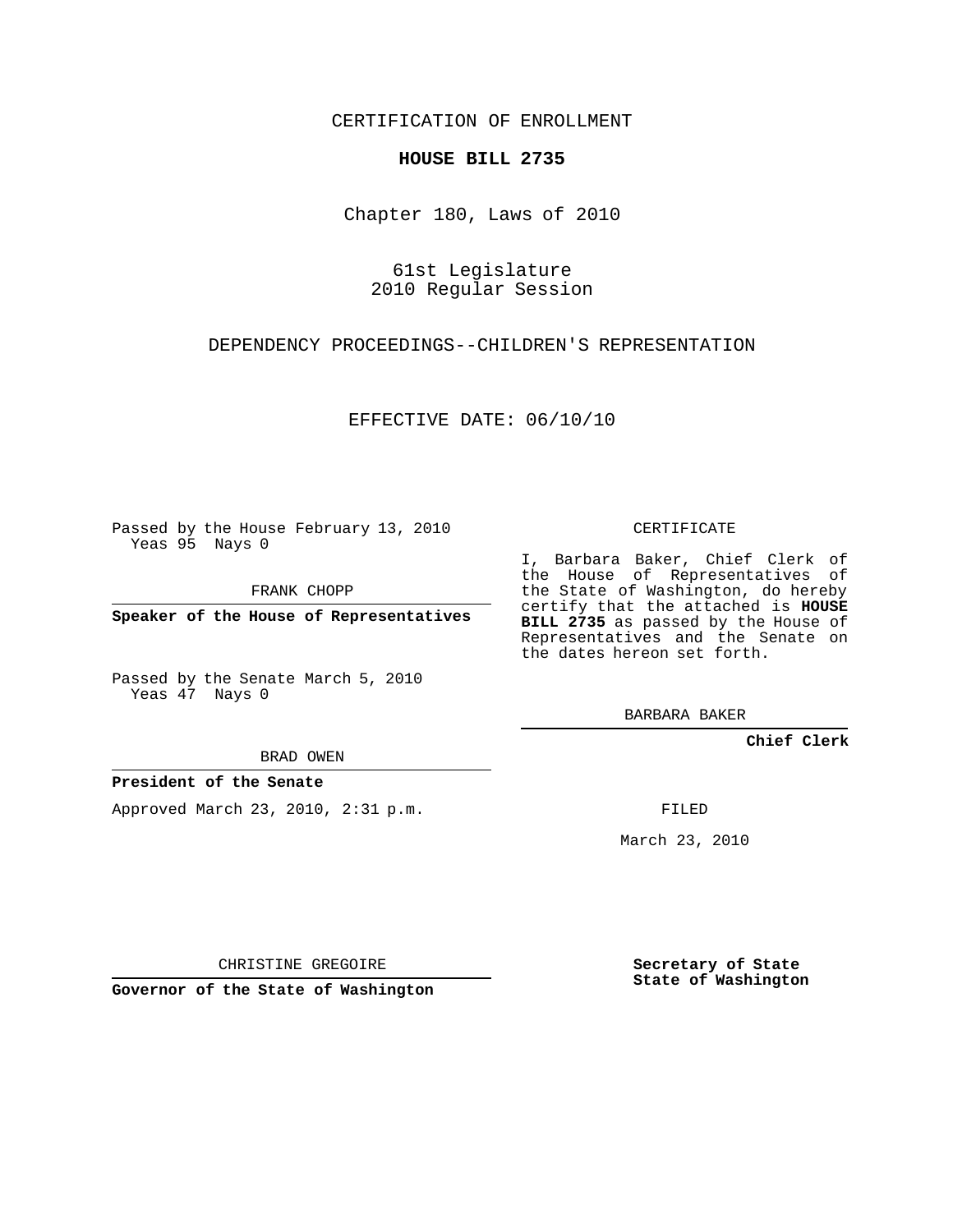### **HOUSE BILL 2735** \_\_\_\_\_\_\_\_\_\_\_\_\_\_\_\_\_\_\_\_\_\_\_\_\_\_\_\_\_\_\_\_\_\_\_\_\_\_\_\_\_\_\_\_\_

\_\_\_\_\_\_\_\_\_\_\_\_\_\_\_\_\_\_\_\_\_\_\_\_\_\_\_\_\_\_\_\_\_\_\_\_\_\_\_\_\_\_\_\_\_

Passed Legislature - 2010 Regular Session

### **State of Washington 61st Legislature 2010 Regular Session**

**By** Representatives Goodman, Appleton, Rolfes, Seaquist, Finn, Rodne, Williams, Haigh, Pettigrew, Nelson, Darneille, Hasegawa, and Ormsby

Read first time 01/13/10. Referred to Committee on Judiciary.

 AN ACT Relating to the representation of children in dependency matters; amending RCW 13.34.100, 13.34.105, and 13.34.215; and creating new sections.

BE IT ENACTED BY THE LEGISLATURE OF THE STATE OF WASHINGTON:

 NEW SECTION. **Sec. 1.** (1) The legislature recognizes that inconsistent practices in and among counties in Washington have resulted in few children being notified of their right to request legal counsel in their dependency and termination proceedings under RCW 13.34.100.

 (2) The legislature recognizes that when children are provided attorneys in their dependency and termination proceedings, it is imperative to provide them with well-trained advocates so that their legal rights around health, safety, and well-being are protected. Attorneys, who have different skills and obligations than guardians ad litem and court-appointed special advocates, especially in forming a confidential and privileged relationship with a child, should be trained in meaningful and effective child advocacy, the child welfare system and services available to a child client, child and adolescent brain development, child and adolescent mental health, and the distinct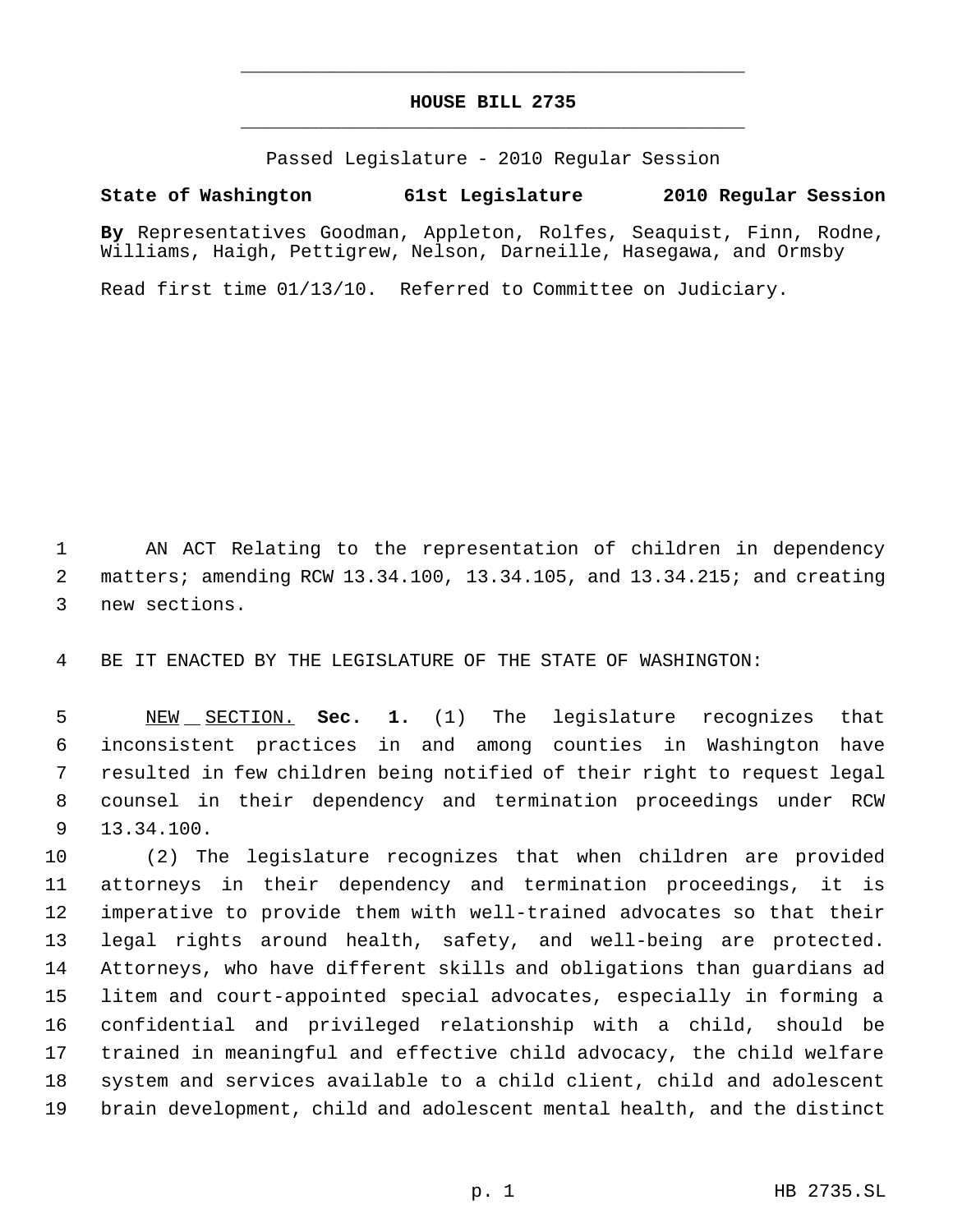legal rights of dependent youth, among other things. Well-trained attorneys can provide legal counsel to a child on issues such as placement options, visitation rights, educational rights, access to services while in care and services available to a child upon aging out of care. Well-trained attorneys for a child can:

(a) Ensure the child's voice is considered in judicial proceedings;

- (b) Engage the child in his or her legal proceedings;
- 
- (c) Explain to the child his or her legal rights;

 (d) Assist the child, through the attorney's counseling role, to consider the consequences of different decisions; and

 (e) Encourage accountability, when appropriate, among the different systems that provide services to children.

 **Sec. 2.** RCW 13.34.100 and 2009 c 480 s 2 are each amended to read as follows:

 (1) The court shall appoint a guardian ad litem for a child who is the subject of an action under this chapter, unless a court for good cause finds the appointment unnecessary. The requirement of a guardian ad litem may be deemed satisfied if the child is represented by independent counsel in the proceedings. The court shall attempt to match a child with special needs with a guardian ad litem who has specific training or education related to the child's individual needs.

 (2) If the court does not have available to it a guardian ad litem program with a sufficient number of volunteers, the court may appoint a suitable person to act as guardian ad litem for the child under this chapter. Another party to the proceeding or the party's employee or representative shall not be so appointed.

 (3) Each guardian ad litem program shall maintain a background information record for each guardian ad litem in the program. The background information record shall include, but is not limited to, the following information:

(a) Level of formal education;

(b) General training related to the guardian ad litem's duties;

 (c) Specific training related to issues potentially faced by children in the dependency system;

 (d) Specific training or education related to child disability or developmental issues;

(e) Number of years' experience as a guardian ad litem;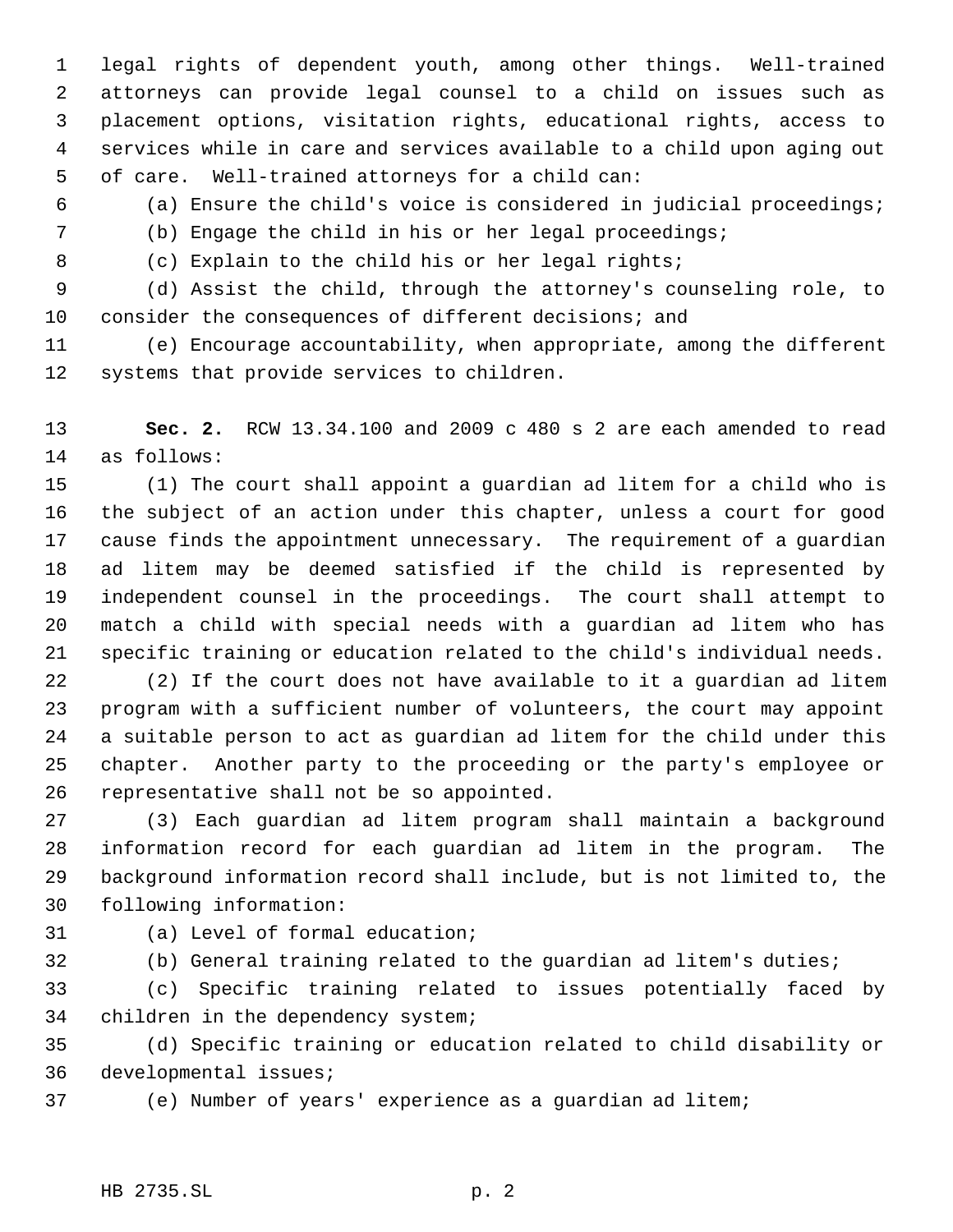(f) Number of appointments as a guardian ad litem and the county or counties of appointment;

 (g) The names of any counties in which the person was removed from a guardian ad litem registry pursuant to a grievance action, and the name of the court and the cause number of any case in which the court has removed the person for cause;

 (h) Founded allegations of abuse or neglect as defined in RCW 26.44.020;

 (i) The results of an examination of state and national criminal identification data. The examination shall consist of a background check as allowed through the Washington state criminal records privacy act under RCW 10.97.050, the Washington state patrol criminal identification system under RCW 43.43.832 through 43.43.834, and the federal bureau of investigation. The background check shall be done through the Washington state patrol criminal identification section and must include a national check from the federal bureau of investigation 17 based on the submission of fingerprints; and

 (j) Criminal history, as defined in RCW 9.94A.030, for the period covering ten years prior to the appointment.

 The background information record shall be updated annually. As a condition of appointment, the guardian ad litem's background information record shall be made available to the court. If the appointed guardian ad litem is not a member of a guardian ad litem program a suitable person appointed by the court to act as guardian ad litem shall provide the background information record to the court.

 Upon appointment, the guardian ad litem, or guardian ad litem program, shall provide the parties or their attorneys with a copy of the background information record. The portion of the background information record containing the results of the criminal background check and the criminal history shall not be disclosed to the parties or their attorneys. The background information record shall not include identifying information that may be used to harm a guardian ad litem, such as home addresses and home telephone numbers, and for volunteer guardians ad litem the court may allow the use of maiden names or pseudonyms as necessary for their safety.

 (4) The appointment of the guardian ad litem shall remain in effect until the court discharges the appointment or no longer has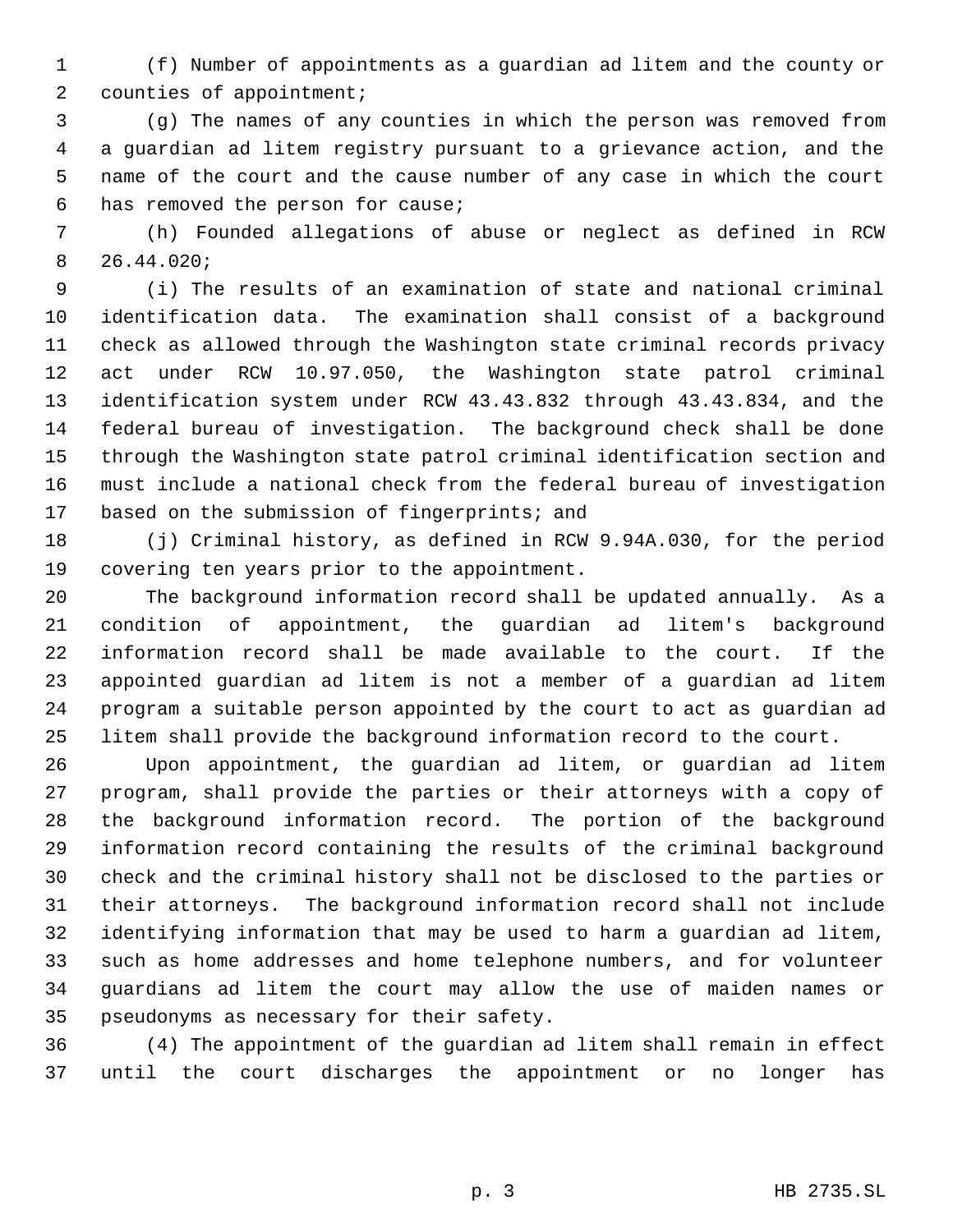jurisdiction, whichever comes first. The guardian ad litem may also be discharged upon entry of an order of guardianship.

 (5) A guardian ad litem through counsel, or as otherwise authorized by the court, shall have the right to present evidence, examine and cross-examine witnesses, and to be present at all hearings. A guardian ad litem shall receive copies of all pleadings and other documents filed or submitted to the court, and notice of all hearings according to court rules. The guardian ad litem shall receive all notice contemplated for a parent or other party in all proceedings under this chapter.

 (6)(a) Pursuant to this subsection, the department or supervising agency and the child's guardian ad litem shall each notify a child of 13 his or her right to request counsel and shall ask the child whether he 14 or she wishes to have counsel. The department or supervising agency 15 and the child's guardian ad litem shall notify the child and make this inquiry immediately after:

(i) The date of the child's twelfth birthday;

 (ii) Assignment of a case involving a child age twelve or older; or (iii) July 1, 2010, for a child who turned twelve years old before

July 1, 2010.

 (b) The department or supervising agency and the child's guardian ad litem shall repeat the notification and inquiry at least annually 23 and upon the filing of any motion or petition affecting the child's placement, services, or familial relationships.

 (c) The notification and inquiry is not required if the child has already been appointed counsel.

27 (d) The department or supervising agency shall note in the child's individual service and safety plan, and the guardian ad litem shall note in his or her report to the court, that the child was notified of 30 the right to request counsel and indicate the child's position 31 regarding appointment of counsel.

## (e) At the first regularly scheduled hearing after:

(i) The date of the child's twelfth birthday;

 (ii) The date that a dependency petition is filed pursuant to this chapter on a child age twelve or older; or

# (iii) July 1, 2010, for a child who turned twelve years old before July 1, 2010;

HB 2735.SL p. 4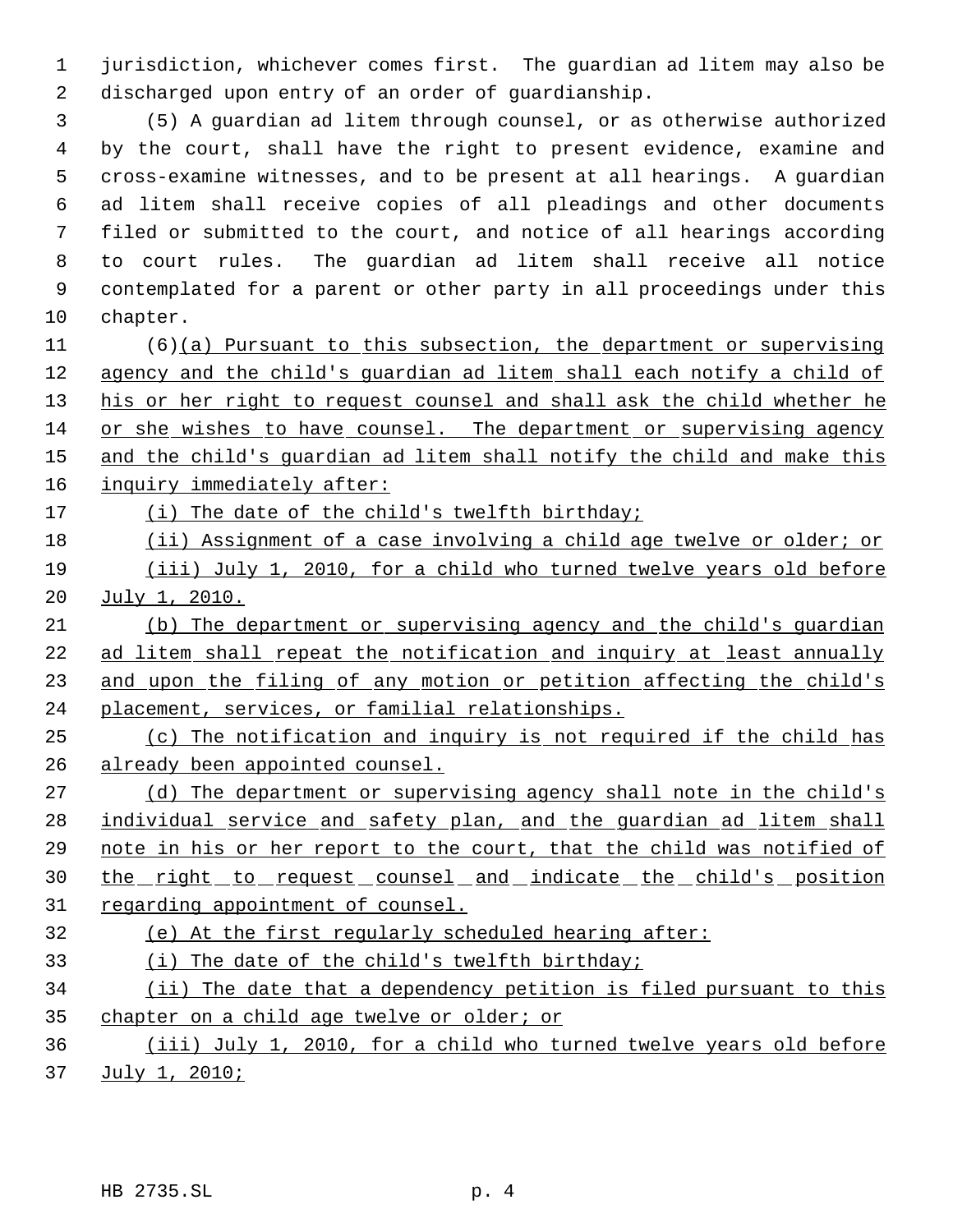1 the court shall inquire whether the child has received notice of 2 his or her right to request legal counsel from the department or supervising agency and the child's guardian ad litem. The court shall 4 make an additional inquiry at the first regularly scheduled hearing after the child's fifteenth birthday. No inquiry is necessary if the child has already been appointed counsel.

 (f) If the child requests legal counsel and is age twelve or older, or if the guardian ad litem or the court determines that the child needs to be independently represented by counsel, the court may appoint an attorney to represent the child's position.

 (7) For the purposes of child abuse prevention and treatment act (42 U.S.C. Secs. 5101 et seq.) grants to this state under P.L. 93-247, or any related state or federal legislation, a person appointed 14 pursuant to ((RCW 13.34.100)) this section shall be deemed a quardian ad litem to represent the best interests of the minor in proceedings before the court.

 (8) When a court-appointed special advocate or volunteer guardian ad litem is requested on a case, the program shall give the court the name of the person it recommends. The program shall attempt to match a child with special needs with a guardian ad litem who has specific training or education related to the child's individual needs. The court shall immediately appoint the person recommended by the program.

 (9) If a party in a case reasonably believes the court-appointed special advocate or volunteer guardian ad litem is inappropriate or unqualified, the party may request a review of the appointment by the program. The program must complete the review within five judicial days and remove any appointee for good cause. If the party seeking the review is not satisfied with the outcome of the review, the party may file a motion with the court for the removal of the court-appointed special advocate or volunteer guardian ad litem on the grounds the advocate or volunteer is inappropriate or unqualified.

 **Sec. 3.** RCW 13.34.105 and 2008 c 267 s 13 are each amended to read as follows:

 (1) Unless otherwise directed by the court, the duties of the guardian ad litem for a child subject to a proceeding under this chapter, including an attorney specifically appointed by the court to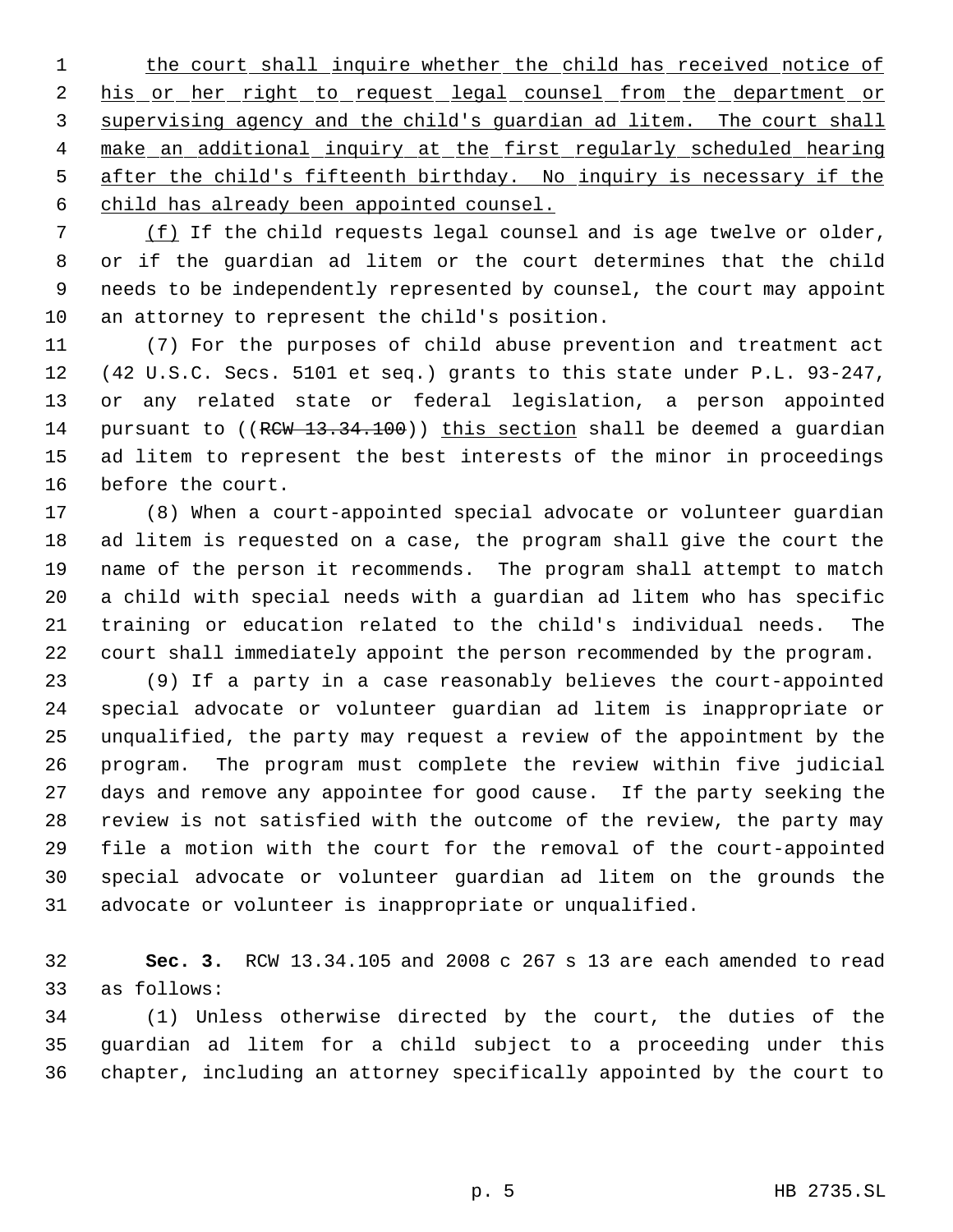serve as a guardian ad litem, include but are not limited to the following:

 (a) To investigate, collect relevant information about the child's situation, and report to the court factual information regarding the best interests of the child;

 (b) To meet with, interview, or observe the child, depending on the child's age and developmental status, and report to the court any views 8 or positions expressed by the child on issues pending before the court;

 (c) To monitor all court orders for compliance and to bring to the court's attention any change in circumstances that may require a modification of the court's order;

 (d) To report to the court information on the legal status of a 13 child's membership in any Indian tribe or band;

 (e) Court-appointed special advocates and guardians ad litem may make recommendations based upon an independent investigation regarding the best interests of the child, which the court may consider and weigh 17 in conjunction with the recommendations of all of the parties; ((and))

 (f) To represent and be an advocate for the best interests of the child; and

 (g) To inform the child, if the child is twelve years old or older, of his or her right to request counsel and to ask the child whether he 22 or she wishes to have counsel, pursuant to RCW 13.34.100(6). The guardian ad litem shall report to the court that the child was notified 24 of this right and indicate the child's position regarding appointment of counsel. The guardian ad litem shall report to the court his or her 26 independent recommendation as to whether appointment of counsel is in 27 the best interest of the child.

 (2) A guardian ad litem shall be deemed an officer of the court for the purpose of immunity from civil liability.

 (3) Except for information or records specified in RCW 13.50.100(7), the guardian ad litem shall have access to all information available to the state or agency on the case. Upon presentation of the order of appointment by the guardian ad litem, any agency, hospital, school organization, division or department of the state, doctor, nurse, or other health care provider, psychologist, psychiatrist, police department, or mental health clinic shall permit the guardian ad litem to inspect and copy any records relating to the child or children involved in the case, without the consent of the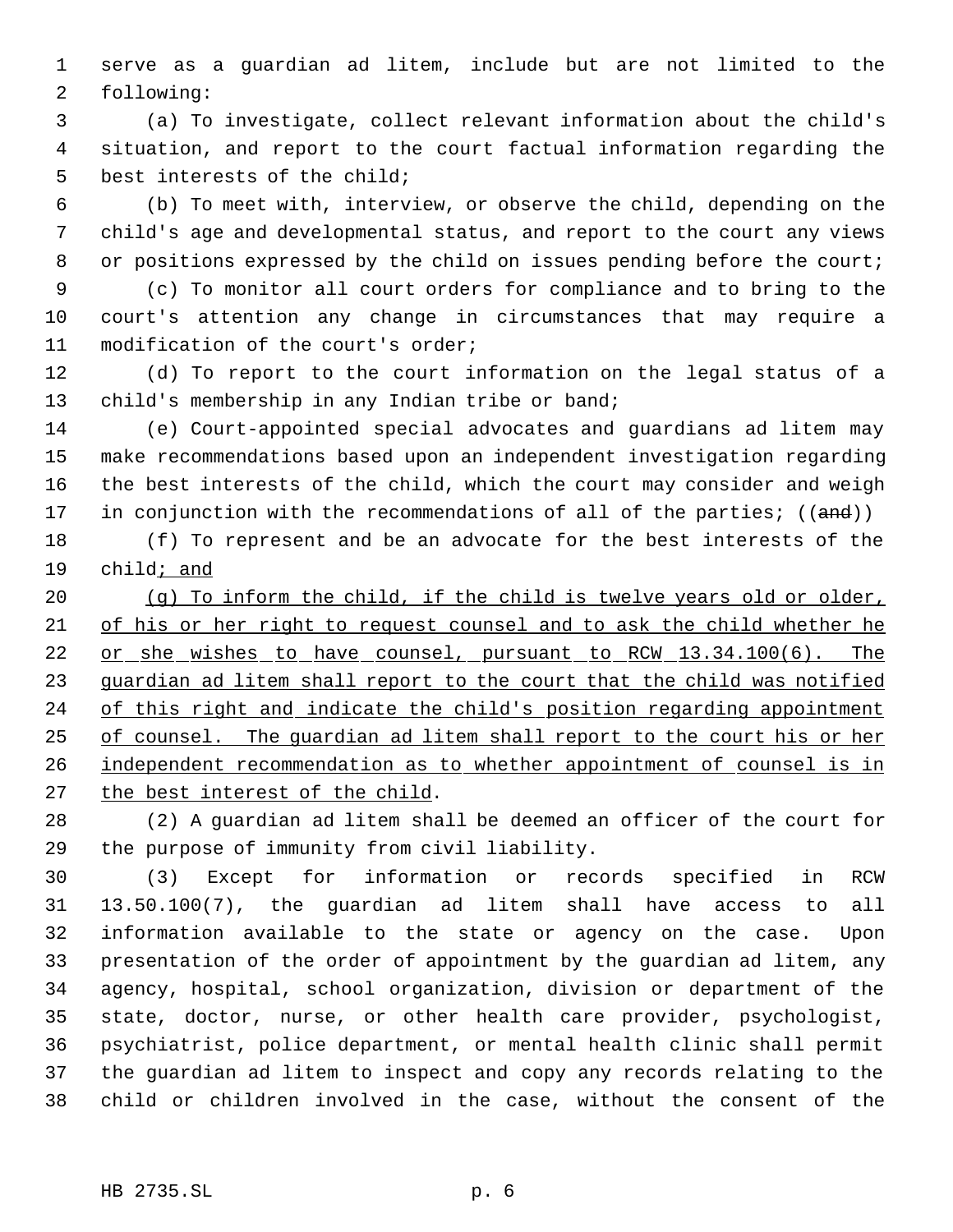parent or guardian of the child, or of the child if the child is under the age of thirteen years, unless such access is otherwise specifically prohibited by law.

 (4) A guardian ad litem may release confidential information, records, and reports to the office of the family and children's ombudsman for the purposes of carrying out its duties under chapter 43.06A RCW.

 (5) The guardian ad litem shall release case information in accordance with the provisions of RCW 13.50.100.

 **Sec. 4.** RCW 13.34.215 and 2009 c 520 s 36 are each amended to read as follows:

 (1) A child may petition the juvenile court to reinstate the previously terminated parental rights of his or her parent under the following circumstances:

 (a) The child was previously found to be a dependent child under this chapter;

 (b) The child's parent's rights were terminated in a proceeding 18 under this chapter;

 (c) The child has not achieved his or her permanency plan within three years of a final order of termination; and

 (d) The child must be at least twelve years old at the time the petition is filed. Upon the child's motion for good cause shown, or on its own motion, the court may hear a petition filed by a child younger than twelve years old.

25 (2) If the child is eligible to petition the juvenile court under subsection (1) of this section and a parent whose rights have been previously terminated contacts the department or supervising agency or 28 the child's guardian ad litem regarding reinstatement, the department 29 or supervising agency or the guardian ad litem must notify the eligible child about his or her right to petition for reinstatement of parental rights.

 (3) A child seeking to petition under this section shall be provided counsel at no cost to the child.

34 ( $(\frac{43}{})$ ) (4) The petition must be signed by the child in the absence of a showing of good cause as to why the child could not do so.

36  $((\langle 4 \rangle) )$  (5) If, after a threshold hearing to consider the parent's apparent fitness and interest in reinstatement of parental rights, the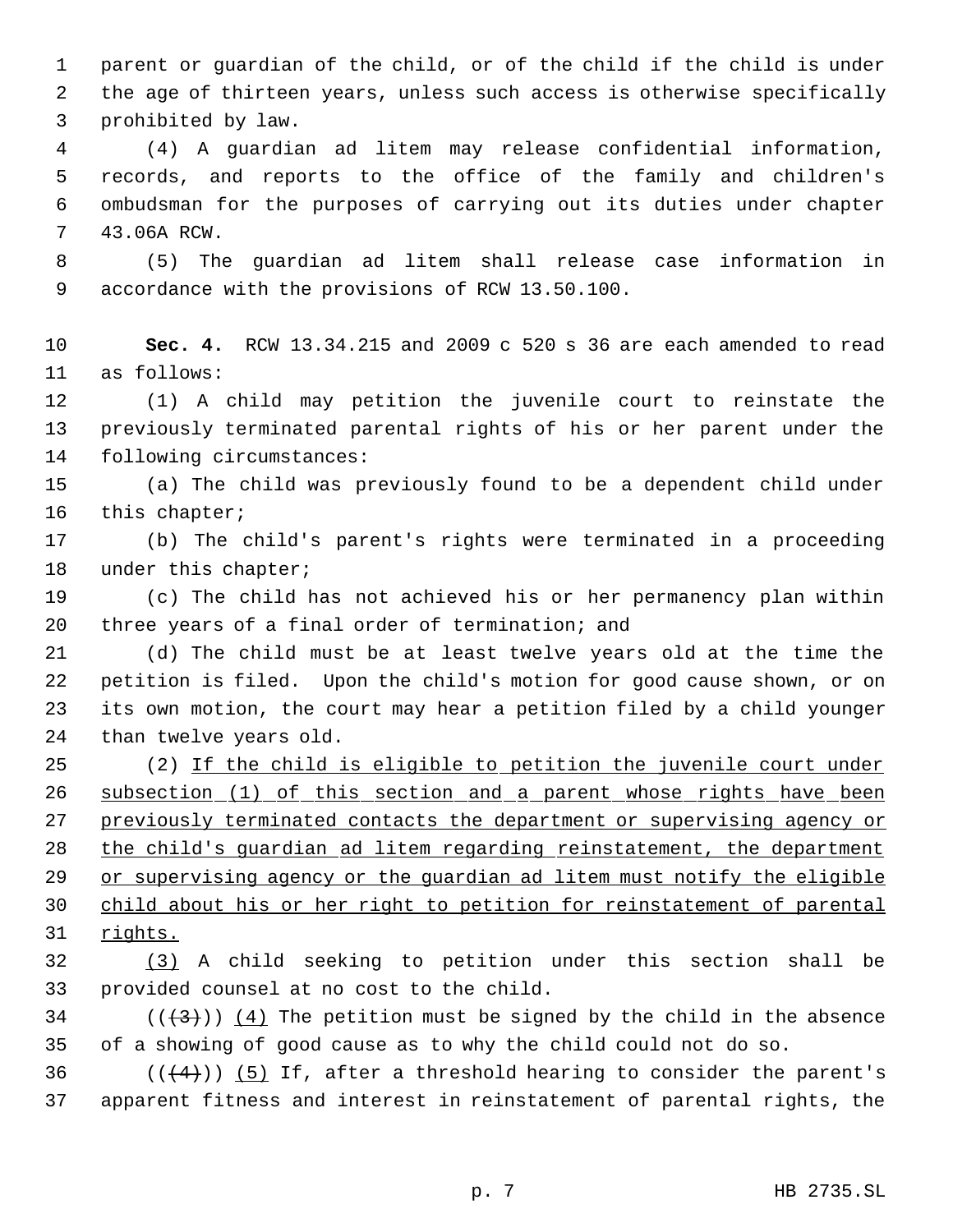court finds by a preponderance of the evidence that the best interests of the child may be served by reinstatement of parental rights, the juvenile court shall order that a hearing on the merits of the petition be held.

 $((+5))$  (6) The court shall give prior notice for any proceeding under this section, or cause prior notice to be given, to the department or the supervising agency, the child's attorney, and the child. The court shall also order the department or supervising agency to give prior notice of any hearing to the child's former parent whose parental rights are the subject of the petition, any parent whose rights have not been terminated, the child's current foster parent, relative caregiver, guardian or custodian, and the child's tribe, if applicable.

 $((+6))$   $(7)$  The juvenile court shall conditionally grant the petition if it finds by clear and convincing evidence that the child has not achieved his or her permanency plan and is not likely to imminently achieve his or her permanency plan and that reinstatement of parental rights is in the child's best interest. In determining whether reinstatement is in the child's best interest the court shall consider, but is not limited to, the following:

 (a) Whether the parent whose rights are to be reinstated is a fit parent and has remedied his or her deficits as provided in the record 23 of the prior termination proceedings and prior termination order;

 (b) The age and maturity of the child, and the ability of the child to express his or her preference;

 (c) Whether the reinstatement of parental rights will present a risk to the child's health, welfare, or safety; and

 (d) Other material changes in circumstances, if any, that may have occurred which warrant the granting of the petition.

 $((+7))$   $(8)$  In determining whether the child has or has not achieved his or her permanency plan or whether the child is likely to achieve his or her permanency plan, the department or supervising agency shall provide the court, and the court shall review, information related to any efforts to achieve the permanency plan including efforts to achieve adoption or a permanent guardianship.

36  $((+8))$  (9)(a) If the court conditionally grants the petition under 37 subsection  $((6+))$  (7) of this section, the case will be continued for six months and a temporary order of reinstatement entered. During this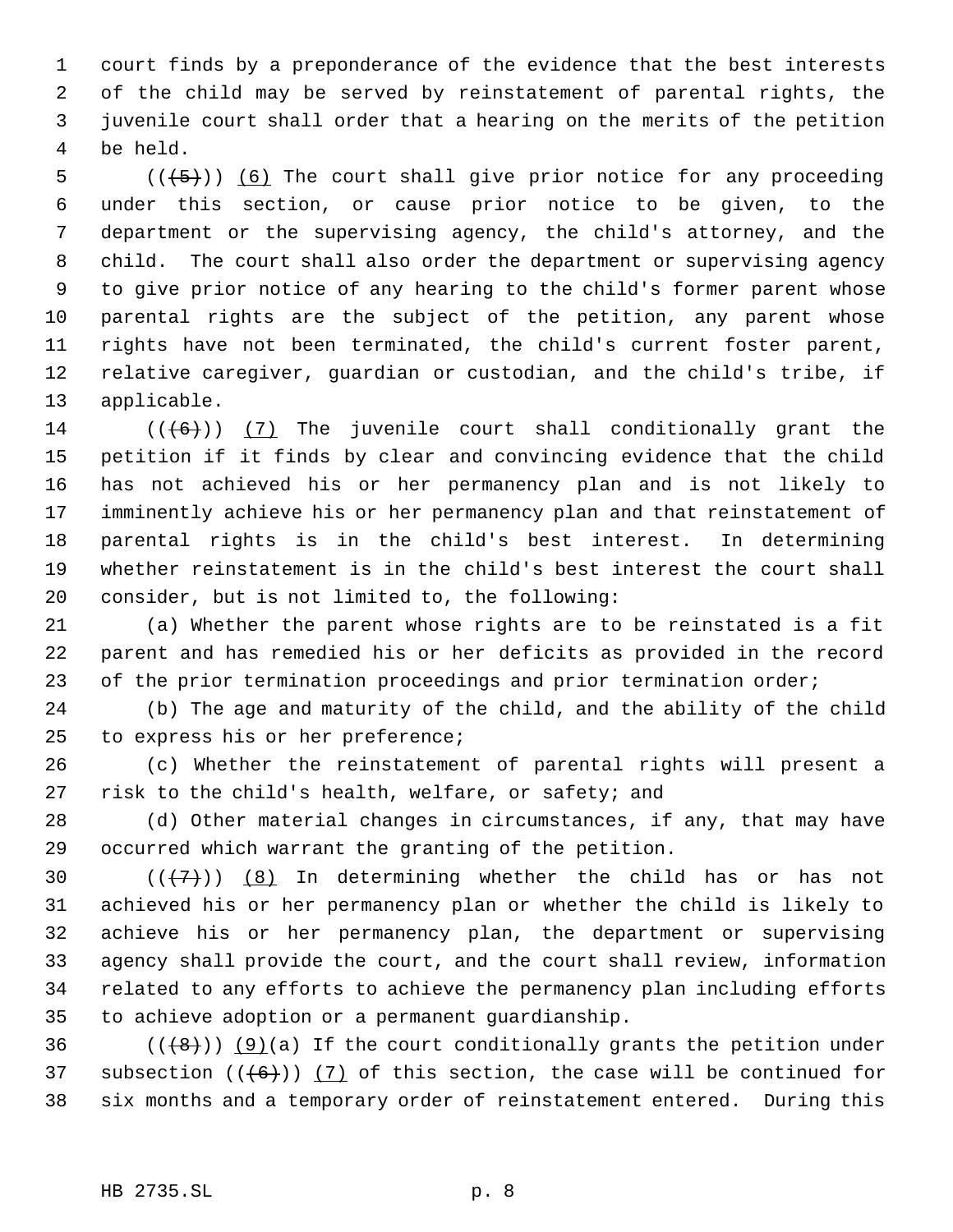period, the child shall be placed in the custody of the parent. The department or supervising agency shall develop a permanency plan for the child reflecting the plan to be reunification and shall provide transition services to the family as appropriate.

 (b) If the child must be removed from the parent due to abuse or neglect allegations prior to the expiration of the conditional six- month period, the court shall dismiss the petition for reinstatement of parental rights if the court finds the allegations have been proven by a preponderance of the evidence.

 (c) If the child has been successfully placed with the parent for six months, the court order reinstating parental rights remains in effect and the court shall dismiss the dependency.

 $((+9))$  (10) After the child has been placed with the parent for six months, the court shall hold a hearing. If the placement with the parent has been successful, the court shall enter a final order of reinstatement of parental rights, which shall restore all rights, powers, privileges, immunities, duties, and obligations of the parent as to the child, including those relating to custody, control, and support of the child. The court shall dismiss the dependency and direct the clerk's office to provide a certified copy of the final order of reinstatement of parental rights to the parent at no cost.

22  $((+10))$  (11) The granting of the petition under this section does not vacate or otherwise affect the validity of the original termination order.

 (( $(11)$ )) (12) Any parent whose rights are reinstated under this section shall not be liable for any child support owed to the department pursuant to RCW 13.34.160 or Title 26 RCW or costs of other services provided to a child for the time period from the date of termination of parental rights to the date parental rights are reinstated.

 $((+12))$   $(13)$  A proceeding to reinstate parental rights is a separate action from the termination of parental rights proceeding and does not vacate the original termination of parental rights. An order granted under this section reinstates the parental rights to the child. This reinstatement is a recognition that the situation of the parent and child have changed since the time of the termination of parental rights and reunification is now appropriate.